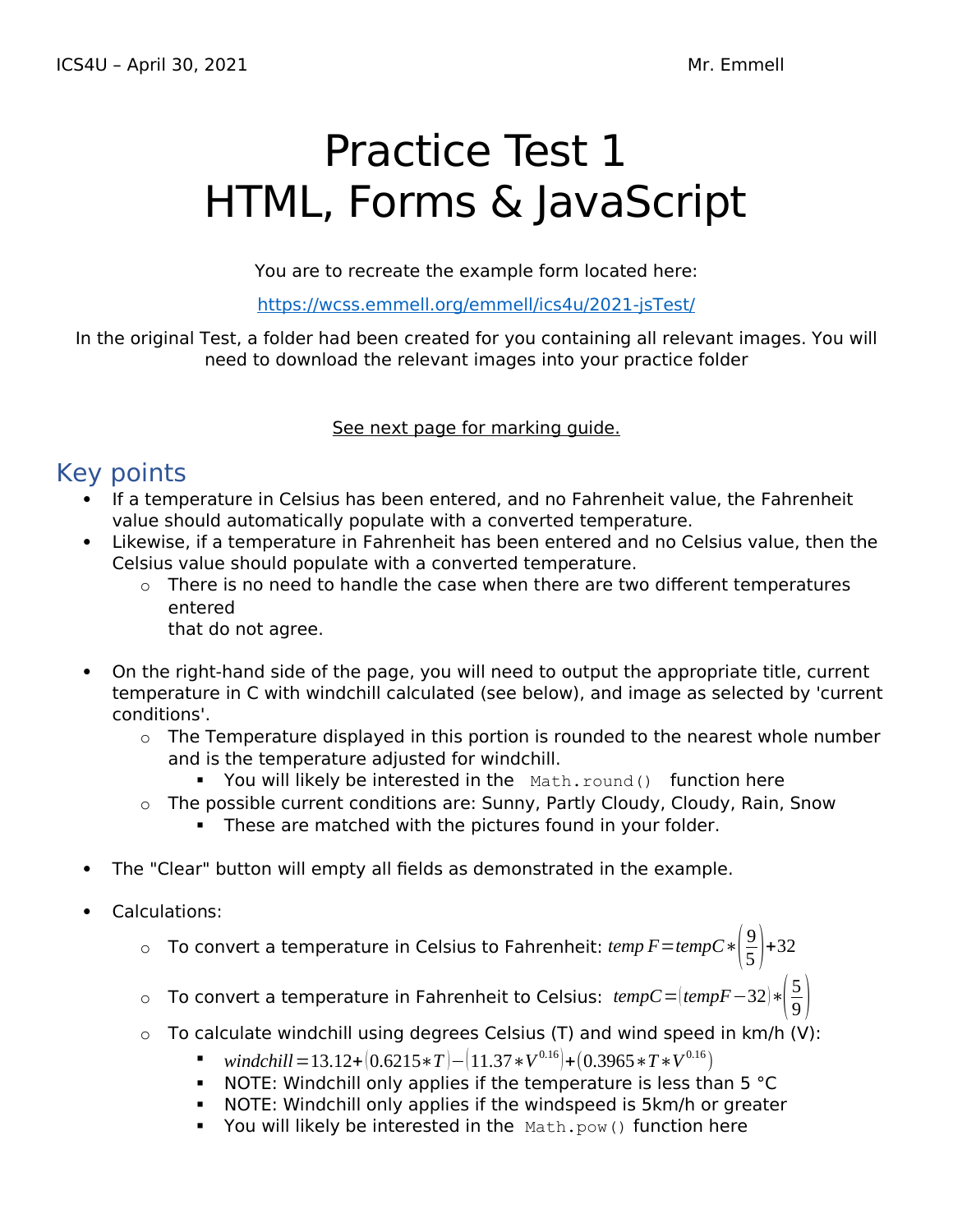## Marking Guide:

#### **Level 1:**

The form has been wholly created and matches the example shown

| Part A:<br>- "Clear" button properly resets<br>the page<br>- "Process Information" button<br>Populates title<br>$\circ$ | Part B:<br>$\Omega$<br>$\Omega$ | "Process Information" button<br>Updates temperatures<br>Populates windchill | Part C: | "Process Information" button<br>Populates correct<br>image |
|-------------------------------------------------------------------------------------------------------------------------|---------------------------------|-----------------------------------------------------------------------------|---------|------------------------------------------------------------|
| Level 2:                                                                                                                |                                 | All of level 1 requirements, and complete any one of parts A/B/C            |         |                                                            |

| ------   | $\overline{\mathbf{r}}$ , the contract $\overline{\mathbf{r}}$ , the complete any one or parts $\overline{\mathbf{r}}$ , $\overline{\mathbf{r}}$ |
|----------|--------------------------------------------------------------------------------------------------------------------------------------------------|
| Level 3: | All of level 1 requirements, and complete any two from parts A/B/C                                                                               |
| Level 4: | All of level 1 requirements, and complete all three parts A/B/C                                                                                  |

As for all programming tests, functionality determines the overall grade level – commenting, formatting, variable & function names determine the +/- for that level.

- Example: Completing all the requirements above constitutes a level 4, but poor variable/function names and a total lack of commenting reduce the mark to a 4-
- Example: Completing any two from parts A/B/C constitutes a level 3 mark, but excellent naming, spacing and commenting increases the mark to a 3+